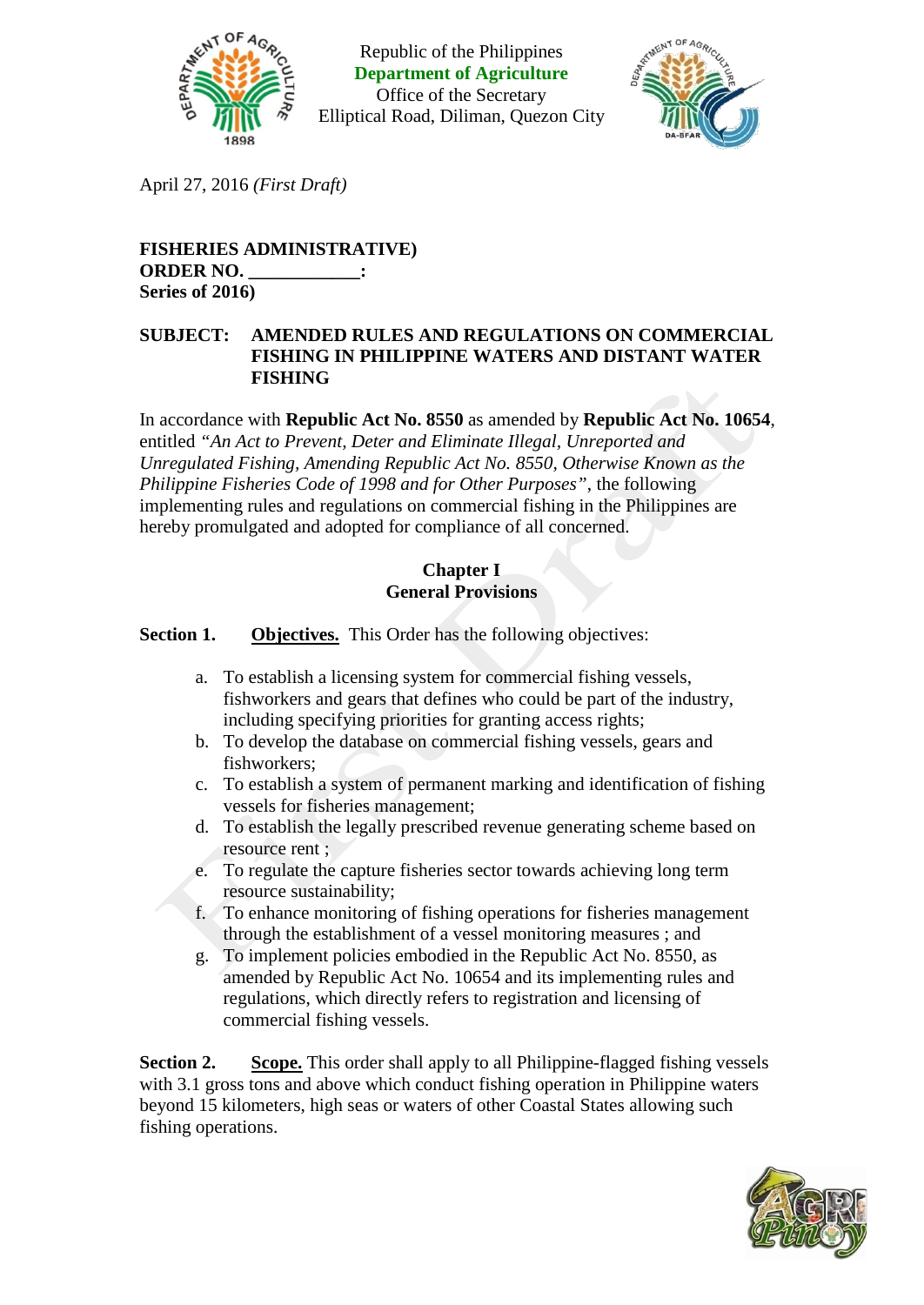**Section 3. Definition of Terms.** As used in this Order, the following terms and acronyms shall mean:

- a. ALC or MTU Automatic Location Communicator or Mobile Tracking Transceiver Unit which is an approved-type one-way or two-way automatic tracking device utilizing a satellite navigation and communication system for the purpose of transmitting information concerning the Philippine-flagged fishing vessels' position, fishing activities, and any other activity as may be required.
- b. Bureau -Bureau of Fisheries and Aquatic Resources.
- c. Cash Bond a specific amount of money deposited by the applicant as guarantee of good faith and for satisfactory compliance with the terms and conditions of the license.
- d. Catcher vessel- a type of fishing vessel with fishing gear on board and does the actual catching of fish.
- e. Certificate of Clearance document issued by the Bureau to licensed fishing vessels before departure from any port to the fishing ground for the purpose of ensuring compliance with documentary/regulatory requirements.
- f. Commercial Fishing- the taking of fishery species by passive or active gear for trade, business or profit beyond subsistence or sports fishing, to be further classified as:
	- 1. Small scale commercial fishing fishing with passive or active gear utilizing fishing vessels of  $3.1$  gross tons (GT) up to twenty (20) gross tons,
	- 2. Medium scale commercial fishing fishing utilizing active gears and vessels of 20.1 GT up to one hundred fifty (150) GT, and
	- 3. Large scale commercial fishing fishing utilizing active gears and vessels of more than one hundred fifty (150) GT.
- g. Commercial Fishing Vessel License (CFVL) Refers to a permit to operate specific types of fishing vessel for specific duration in areas beyond municipal waters for demersal or pelagic fishery resources
- h. Commercial Fishing Gear License (CFGL) Refers to a permit to operate specific types of fishing gear for specific duration in areas beyond municipal waters for demersal or pelagic fishery resources
- i. Department -the Department of Agriculture
- j. Director -the Director of the Bureau of Fisheries and Aquatic Resources
- k. Distant-water fishing means fishing in the high seas or in waters of other coastal states.
- l. Fisherfolk people directly or personally and physically engaged in taking and/or culturing and processing of fishery and/or aquatic resources
- m. Fisherman's License license issued to fishworkers employed onboard commercial fishing vessels
- n. Fishing -the taking of fishery species from their wild state or habitat, with or without the use of fishing vessel.
- o. Fishing Gear -any instrument or device and its accessories utilized in taking fish and other fishery species.
	- 1. Active fishing gear is a fishing device characterized by the pursuit of the target species by towing, pushing the gears, surrounding, covering, dredging and scaring the target species to impoundments: such as, but not limited to trawl, purse seine, Danish seines, *paaling* and drift gill net.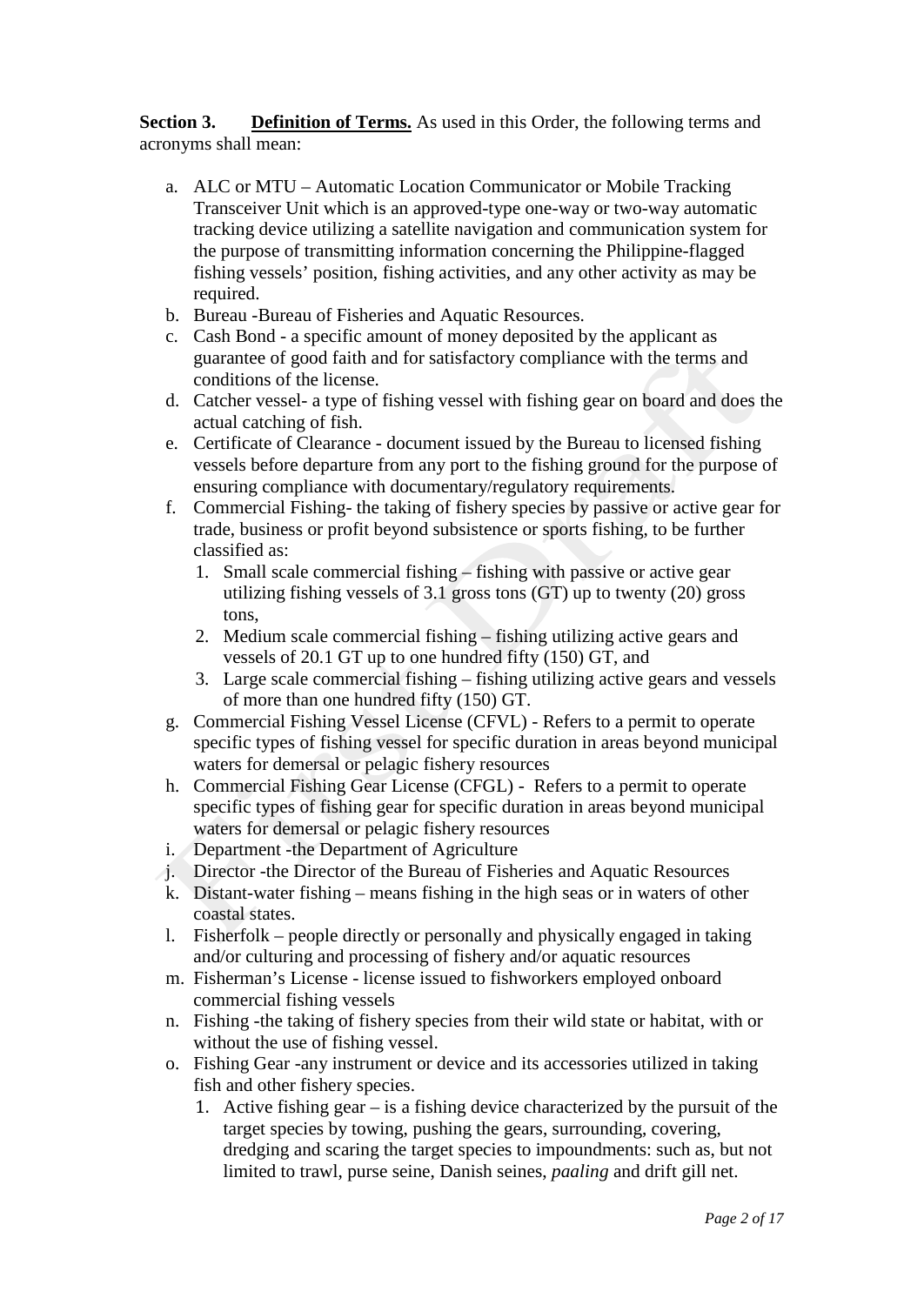- 2. Passive fishing gear is characterized by the absence of pursuit of the target species such as, but not limited to, hook and line, fishpots, traps and gill nets set across the path of the fish.
- p. Fishing Logsheet official daily record of fish catch and spoilage, landing points, and quantity and value of fish caught, and off-loaded for transshipment, sale and/or other disposal.
- q. Fishing vessel– any boat, ship or other watercraft equipped to be used for taking of fishery species or aiding or assisting one (1) or more vessels in the performance of any activity relating to fishing, including, but not limited to, preservation, supply, storage, refrigeration, transportation and/or processing.
- r. Fishworker a person regularly or not regularly employed in commercial fishing and related industries, whose income is either in wage, profit-sharing or stratified sharing basis, including licensed patrons, marine engineers, radio operators and cooks. Excluded from this category are administrator, security guards, and overseers.
- s. Harvest Control Rules refers to actions or set of actions to be taken to achieve a medium or long term target reference point while avoiding reaching or breaching a limit reference point.
- t. High Seas that part of the sea which extends beyond the Exclusive Economic Zone (EEZ) of a State.
- u. Special Fishing Permit –a special fishing permit issued to commercial fishing vessels which operates in High Seas Pocket No. 1 after complying with the regulatory requirements.
- v. MARINA Maritime Industry Authority
- w. NTC National Telecommunications Commission
- x. *"Pakura"* means a small motorized boat, three (3) gross tons (GT) or less, using handline fishing gear and operates in conjunction with a commercial tuna handline vessel.
- y. *Skiff Boat*  a flat bottomed boat attached to one extremity of the purse seine and having one extremity of the purse line cable, which is kept on the top of the net on board the sloped part of the stern of the vessel.
- z. Person natural or juridical entities such as individuals, associations, partnerships, cooperatives or corporations.
- aa. Resource rent the difference between the value of the products produced from harvesting a publicly owned resource less the cost of producing it, where cost includes the normal return to capital and normal return to labor.
- bb. Secretary The Secretary of the Department of Agriculture.

## **Chapter II Registration of Fishing Vessels and Gears**

**Section 4. Registration of Commercial Fishing Vessels**. The registration, documentation, inspection and manning of the operation of all types of fishing vessels plying Philippine waters shall be in accordance with existing laws, rules and regulations.

**Section 5. Fishing Gear Registration**. Fishing gears used for commercial fishing purposes shall be registered with the Bureau pursuant to Section 29 of Republic Act 8550 Registration and licensing of fishing gears used in Commercial Fishing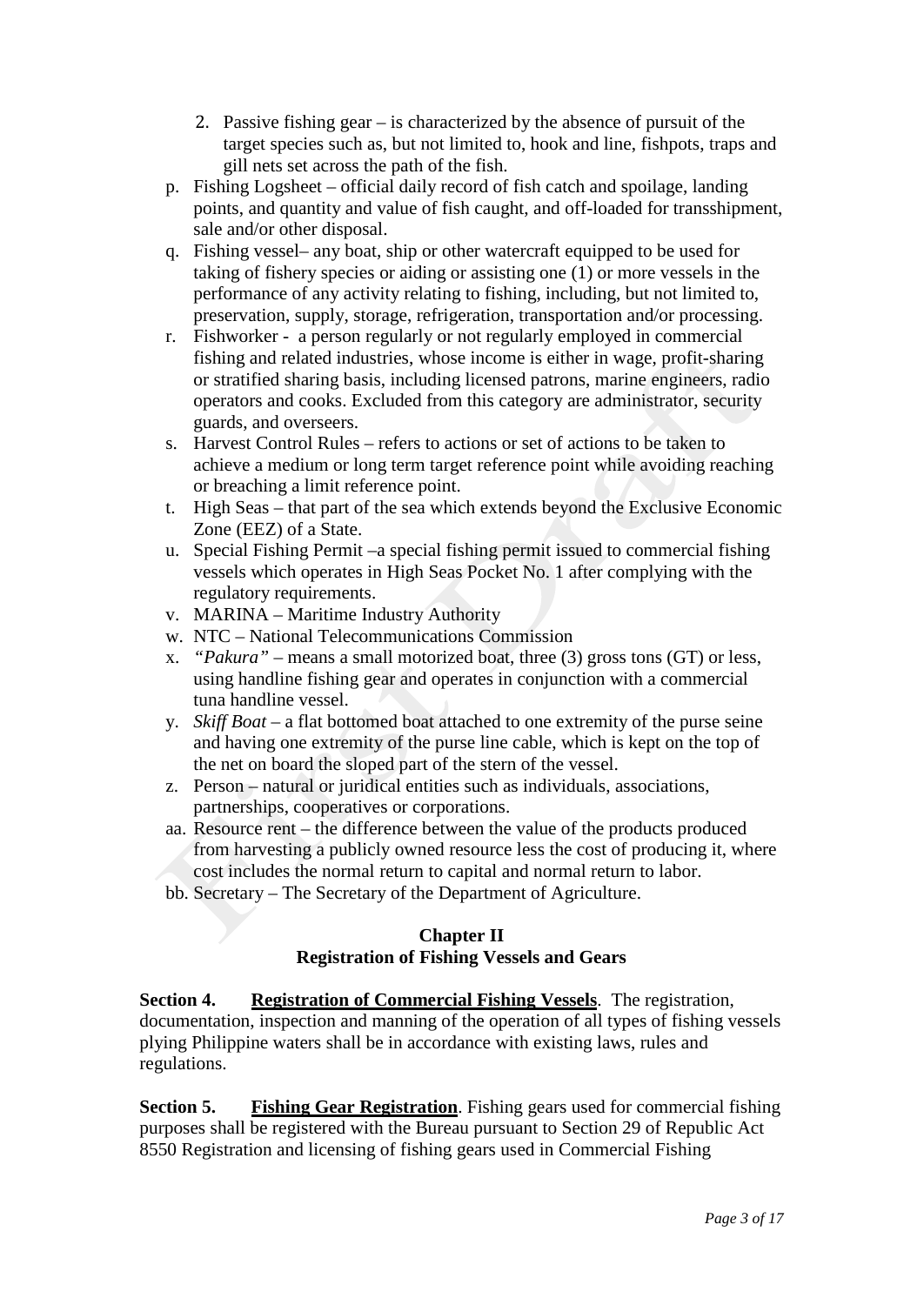# **Section 6. Requirements for Fishing Gear Registration:**

- a. Payment of application fee;
- b. Duly accomplished and notarized BFAR Fishing Gear Registration Form;
- c. Fishing gear technical design and specifications duly certified by the master net mender and owner;

### **Chapter III Licensing of Commercial Fishing Vessels, Gears and Fishworkers**

**Section 7. Commercial Fishing Vessel License and Other Licenses**. No person shall operate a commercial fishing vessel, pearl fishing vessel or fishing vessel for scientific, research or educational purposes, or engage in any fishery activity, or seek employment as a fishworker or pearl diver without first securing a license from the Department, the period of which shall be prescribed by the Department; Provided, that no such license shall be required of a fishing vessel engaged in scientific research or educational purposes within Philippine waters and pursuant to an international agreement of which the Philippines is a signatory and which agreement defines the status, privileges and obligations of said vessel and its crew and the non-Filipino officials of the international agency under which vessel operates; Provided further, that members of the crew of a fishing vessel used for commercial fishing except the duly licensed and/or authorized patrons, marine engineers, radio operators and cooks shall be considered as fisherfolk: Provided furthermore, that all skippers/master fishers shall be required to undertake an orientation training on detection of fish caught by illegal means before they can be issued their fishworker license: Provided finally, that the large commercial fishing vessel license herein authorized to be granted shall allow the licensee to operate only in Philippine waters seven (7) or more fathoms deep, the depth to be certified by the NAMRIA, and subject to the conditions that may be stated therein and the rules and regulations that may be promulgated by the Department.

**Section 8. Vessel/Gear Licensing and Exemption.** The DA-BFAR shall issue to qualified applicants commercial Fishing Vessel License (CFVL) or Commercial Fishing Gear License (CFGL) to engage in commercial fishing in fishing areas beyond municipal waters; provided that, skiffboats shall be exempted from the license requirement.

**Section 9. Requirements for Skiffboats and "***Pakura"*. The owners and operators of commercial fishing vessels shall, include in their CFVL application, the complete information on their skiffboats. Such skiff boats shall be ad-measured, identified and indicated in the CFVL of the catcher vessel. The owner and operator of commercial handline vessels shall, indicate in their CFVL, the number of *"pakura"*.

**Section 10. Filing of** A**pplication for New Commercial Fishing Vessel License (CFVL) and Commercial Fishing Gear License (CFGL).**Application for New CFVL and CFGL shall be filed at BFAR Regional Fisheries Office which has jurisdiction over the homeport of the fishing vessel and endorsed to BFAR Central Office. An application is considered New if the fishing vessel applied for has never been issued with a CFVL/CFGL before or has changed its vessel name, owner,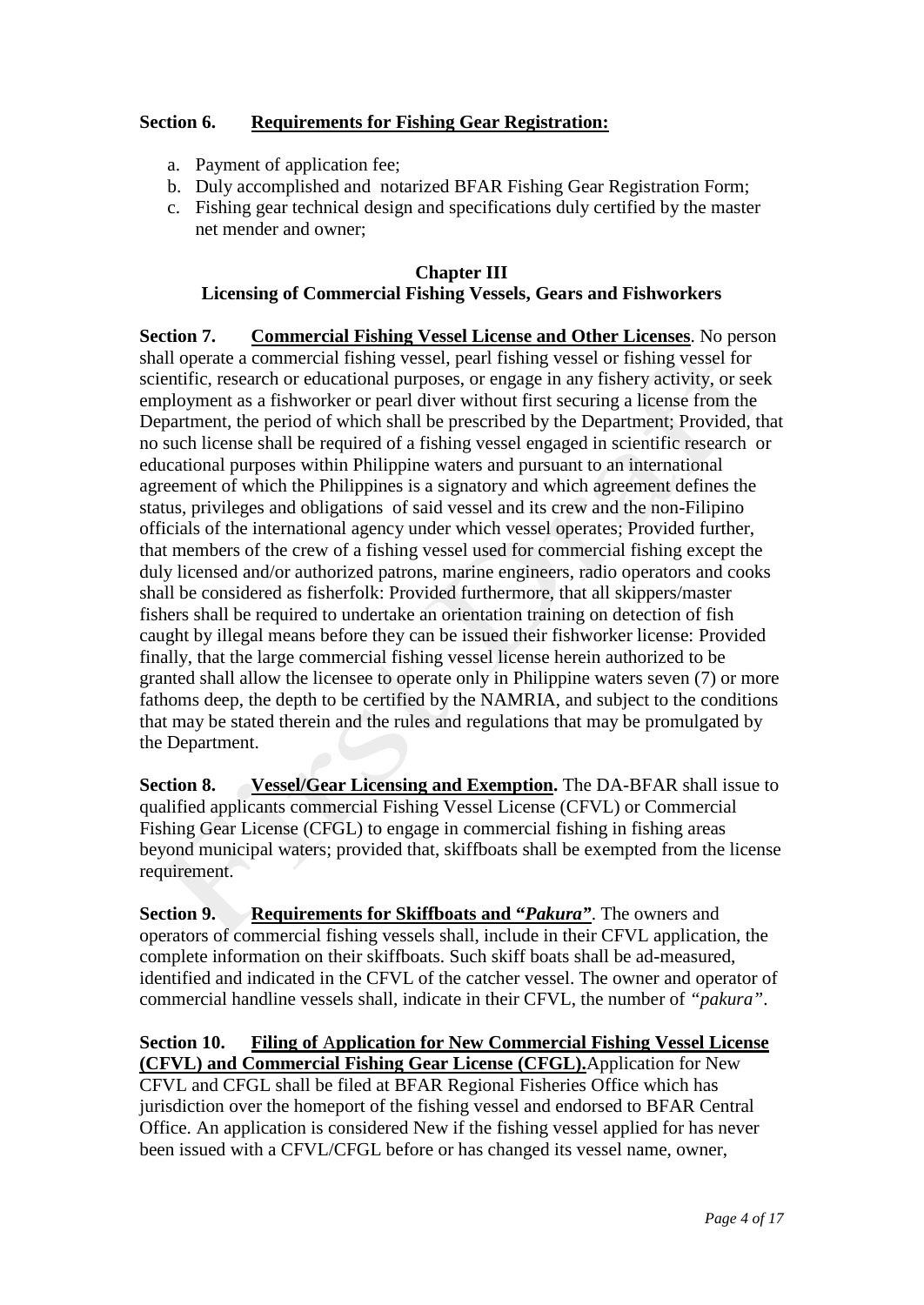fishing vessel classification, type of fishing gear employed and/or any vessel specifications.

## **Section 11. Documentary Requirements for New CFVL**:

- a. Duly accomplished BFAR CFVL application form;
- b. Two (2) copies of 8"x10" vessel unaltered pictures showing the port, starboard and required identification and marking as specified in Annex 1 of this Order;
- c. Grid map indicating the proposed fishing ground/s;
- d. Original or authenticated photocopy of the following: d.1 Certificate of Philippine Registry (CPR)); d.2 Certificate of Ownership (CO); and d.3 Valid/Unexpired Fishing Vessel Safety Certificate (FVSC).
- e. Approved Articles of Incorporation and By-Laws for corporation, the primary or secondary purpose of which is to engage in fishing, or business name registration, certificate for single proprietorship or partnership to accompany the first vessel of the applicant to be licensed;
- f. Fishing logsheet for catcher vessel for registration and approval by BFAR upon payment of registration fee of fifty pesos (P50.00);
- g. Affidavit specifying that the vessel has no pending criminal, civil or administrative case;
- h. BFAR Certification stating that the vessel has no pending administrative case;
- i. Importation or construction clearance (in case the fishing vessel is imported or newly constructed); and
- j. Copy of official receipts covering payment of application and license fees
- k. Tax Identification Number of the owner

**Section 12. Fishing Vessel Identification and Marking.** Prior to issuance of CFVL, fishing vessels shall be painted and marked on the hull with its registered name and registration number as appears in the Certificate of Philippine Registry and, where applicable, International Radio Call Sign as appears in the Ship Station License in accordance with the technical specifications set out in Annex 1 of this Order.

**Section 13. Vessel Monitoring Measures and/or Observer Coverage**. Prior to the issuance of CFVL, the fishing vessel must comply with Vessel Monitoring Measures and/or observer coverage in accordance with existing rules and regulations.

# **Section 14. Requirements for Commercial Fishing Gear License (CFGL).**

- a. Completed application form;
- b. Fishing gear inspection report;
- c. Fishing gear markings;
- d. Payment of license fee.

# **Section 15. Requirements for Fisherman's License.**

- a. Completed application form:
- b. Two  $(2)$  copies of 1" X 1" ID picture;
- c. Valid government-issued ID or Barangay Clearance; and
- d. Payment of license fee in the amount of One Hundred Pesos (PhP100.00).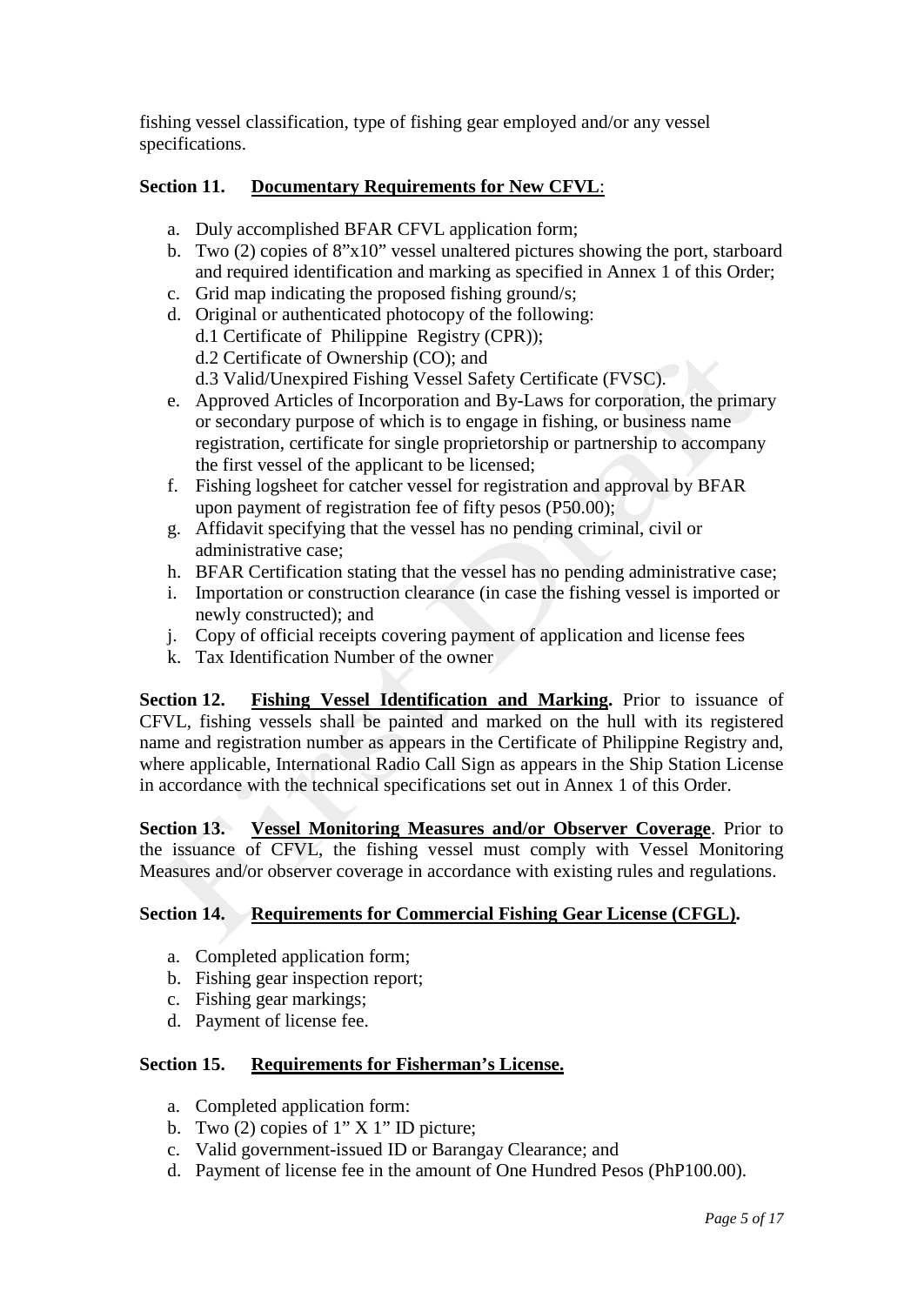**Section 16. Validity and Renewal of Fisherman's License.** The validity of Fisherman's License shall be three (3) years from the date of payment of the license fee. It may be renewed three (3) months before its expiration. The non-appearance of the licensee may be allowed during applications for renewal: provided that the person appearing on his behalf must present a certificate of employment of the licensee issued by the company or operator.

## **Section 17. Grounds for rejection or non-issuance of CFVL.**

- a. Non-compliance to the provisions of this Order and other established fishery laws, rules and regulations,
- b. Has pending civil or administrative case, and
- c. Has been found guilty of illegal, unreported and unregulated fishing.

**Section 18. Validity of CFVL and CFGL.** The Commercial Fishing Vessel License and Commercial Fishing Gear License shall be valid for a period of three (3) years starting from the date of payment of the license fees unless suspended, revoked, terminated or cancelled for cause.

**Section 19. Renewal of licenses.** The Commercial Fishing Vessel License and Commercial Fishing Gear License shall be renewed every three (3) years. The owner/operator of a fishing vessel has a period of sixty (60) days prior to the expiration of the license within which to renew the same. Non-renewal of CFVL and CFGL shall not be penalized unless the owner or operator operates a commercial fishing vessel and gear without a license.

- a. At least sixty (60) calendar days prior to the expiry of its CFVL and CFGL, the licensee shall express to the DA-BFAR Regional Office having jurisdiction of the fishing vessel's homeport, their intent to renew the license and request for an inspection of the fishing vessel. The licensee may also receive in their email a notification from the Fishing Vessel Electronic Licensing System *(FeLiS)* that the CFVL/CFGL will expire in sixty (60) calendar days. The DA-BFAR Regional Office shall conduct the inspection within thirty (30) calendar days from receipt of such request.
- b. At least thirty calendar (30) days prior to the expiry of their CFVL and CFGL and upon receipt of the Inspection Report showing compliance with the requirements; the licensee shall file the complete documentary requirements for renewal and pay the license fees and charges.
- c. The DA-BFAR Regional Office shall evaluate the application for renewal within thirty (30) calendar days from receipt of its complete submission and compliance with the requirements. Otherwise, it shall be deemed automatically approved.
- d. Licensees who have not renewed their CFVL and CFGL within sixty (60) days prior to its expiration may still apply for renewal subject to the Harvest Control Rules in place at the time of application.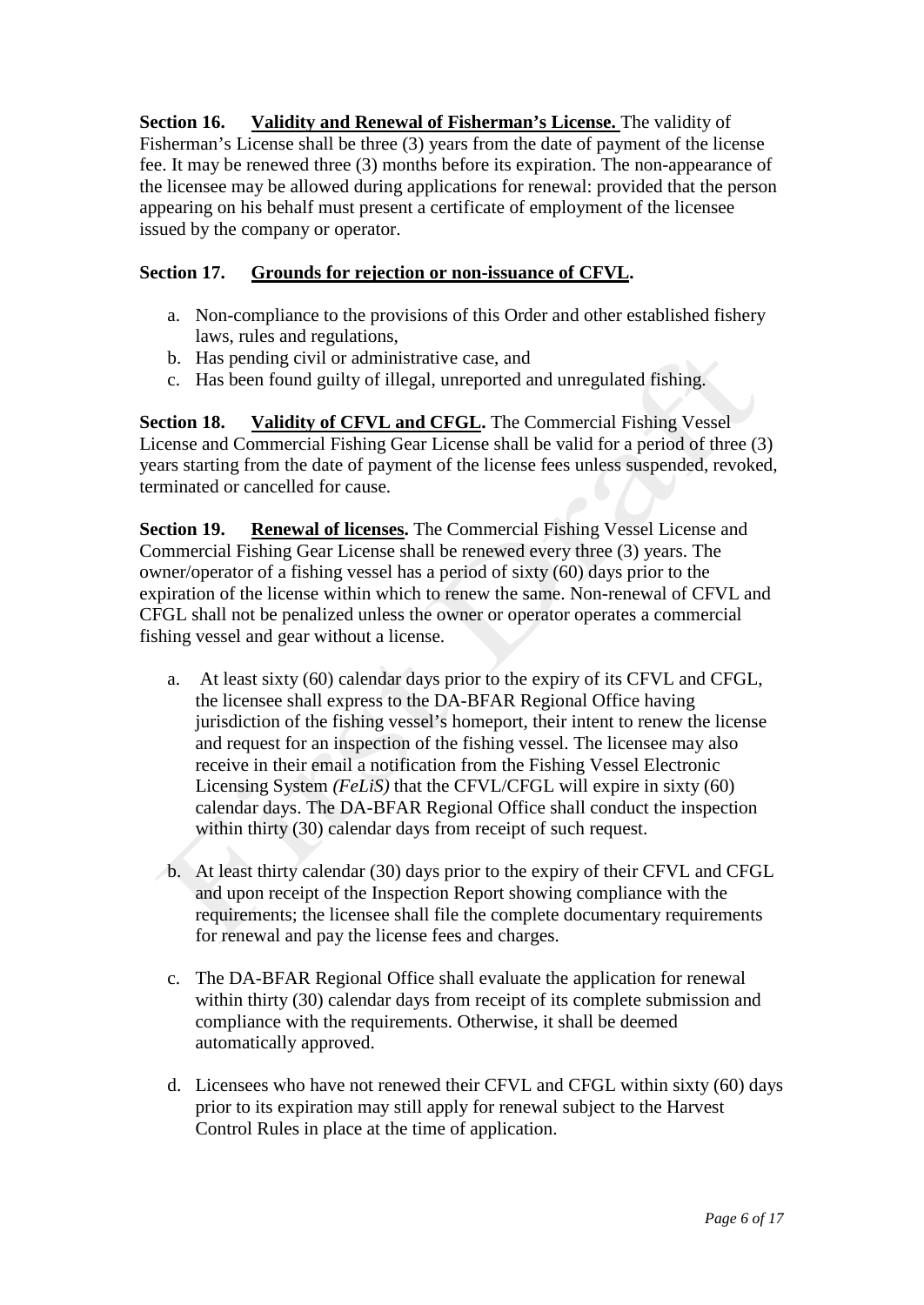# **Section 20. Documentary Requirements for Renewal of CFVL:**

- a. Duly accomplished BFAR application for fishing vessel license;
- b. Two (2) copies of 8"x10" vessel unaltered pictures showing the port, starboard and required identification and marking as specified in Annex 1 of this Order;
- c. Grid map indicating the proposed fishing ground/s;
- d. Original or authenticated photocopy of valid/unexpired Fishing Vessel Safety Certificate (FVSC);
- e. New fishing logsheets for catcher vessel for registration and approval by BFAR upon payment of registration fee of fifty pesos (P50.00);
- f. Affidavit specifying that the vessel has no pending criminal, civil or administrative case;
- g. BFAR Certification stating that the vessel has no pending administrative case;
- h. Copy of official receipts covering payment of application and license;
- i. Duly accomplished fishing logsheets; and
- j. Original copy of the previous expired CFVL.

**Section 21. Color Code and Radio Frequency.** For administrative efficiency and enforcement of regulations, registered and licensed fishing vessels shall bear a color code and may be assigned a radio frequency specific and distinct to its area of operation.

**Section 22. Surrender of CFVL.** The CFVL shall be surrendered to BFAR upon its expiration or when the fishing vessel is intended to be used for purposes other than fishing.

**Section 23. Display of the CFVL.** The original copy of CFVL shall be framed and exhibited in a conspicuous place onboard the fishing vessel and shall always be made ready for inspection by authorized fishery law enforcers.

**Section 24. Transfer of Ownership**. The owner/operator of a registered fishing vessel shall notify the Department in writing of any intention to transfer the ownership of the vessel within ten (10) days before its intended transfer to another entity/person. Failure of the owner to do so shall not extinguish any existing or pending sanction or liability with respect to said fishing vessel.

**Section 25. Responsibilities of the License Holder**. The license holder has the following responsibilities:

- a. recording of fish catch and spoilage, landing points, quantity and value of fish caught, and off-loaded for transhipment, sale and/ or other disposal and other information in the prescribed fishing logsheet for entire duration of the fishing license;
- b. recording of details of vessel operations and maintenance in their roll and deck/engine logbooks;
- c. display the original licenses in conspicuous places on board the fishing vessel;
- d. keeping of fishing logsheets on board and be made readily available for inspection by authorized fishery law enforcers at all times, except when the boat is dry docked or undergoing repairs;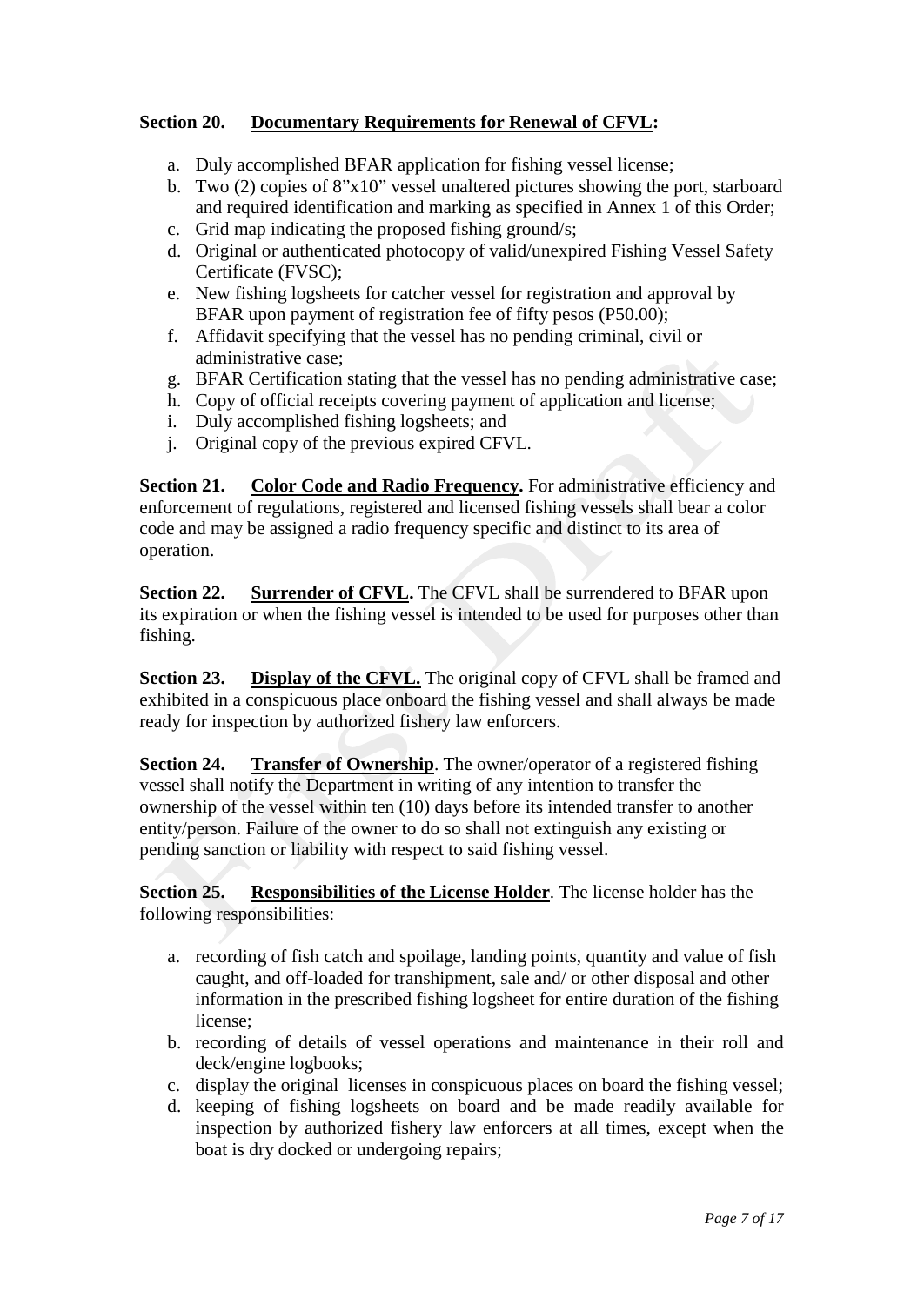- e. submission of an affidavit to prove that the vessel is not involved in any administrative or judicial case upon renewal of CFVL;
- f. submission of an affidavit stating the owner has complied with Sec. 25 of RA 8550, as amended by RA 10654;
- g. subject the fishing vessel and gear for inspection prior to the issuance of a Certificate of Clearance to depart to the fishing ground;
- h. notify the BFAR of a transfer of ownership of the vessel and/or gear;
- i. allow deputized fishery law enforcement officers to take fish samples for onthe-spot examinations;
- j. submit original fishing logsheet;
- k. comply with the vessel monitoring measure, as applicable;
- l. comply with the observer requirement, as applicable;
- m. comply with labor and other related laws; and
- n. comply with the harvest control rules and reference points.

### **Chapter IV Fees and Cash bonds**

**Section 26. Application and Registration Fees**. The initial application for Commercial Fishing Vessel License (CFVL), Commercial Fishing Gear (CFGL), shall be Four Hundred (P400.00), and Two Hundred (P200.00) Pesos, respectively, payable to the Bureau which is non-transferable and non-refundable. Also, the application for registration of the fishing gear shall be Two Hundred (P200.00) Pesos, payable to the Bureau which is non-transferable and non-refundable.

**Section 27. License Fees.** The license fees shall be payable to the Bureau annually in accordance with the following rates:

a. *For Commercial Fishing Vessel License*. A phased implementation scheme over five years from the effectivity of this Order shall be applied. The rates are as follows:

| <b>Tonnage</b><br><b>Category</b><br>(GT) | Year 1 to 2 | Year 3 | Year 4 | Year 5 |
|-------------------------------------------|-------------|--------|--------|--------|
| 3.1 to 10                                 | 500         | 1,000  | 2,000  | 2,500  |
| 10.1 to 20                                | 750         | 1,500  | 3,000  | 6,000  |
| 20.1 to 50                                | 1,750       | 3,500  | 7,000  | 14,000 |
| 50.1 to 100                               | 1,875       | 3,750  | 7,500  | 15,000 |
| >100                                      | 5,000       | 10,000 | 20,000 | 40,000 |

**Phased Implementation of New License Fees**

By year 6 and every year thereafter, annual license fees shall be subjected to an increase taking into account the average annual rate of inflation of the previous year.

#### b. *For Gear License*.

1) Small-scale commercial fishing - P200.00 for the first year, and an increase taking into account the average annual inflation rate of the previous year. 2) Medium-scale commercial fishing - P400.00 for the first year, and an increase taking into account the average annual inflation rate of the previous year.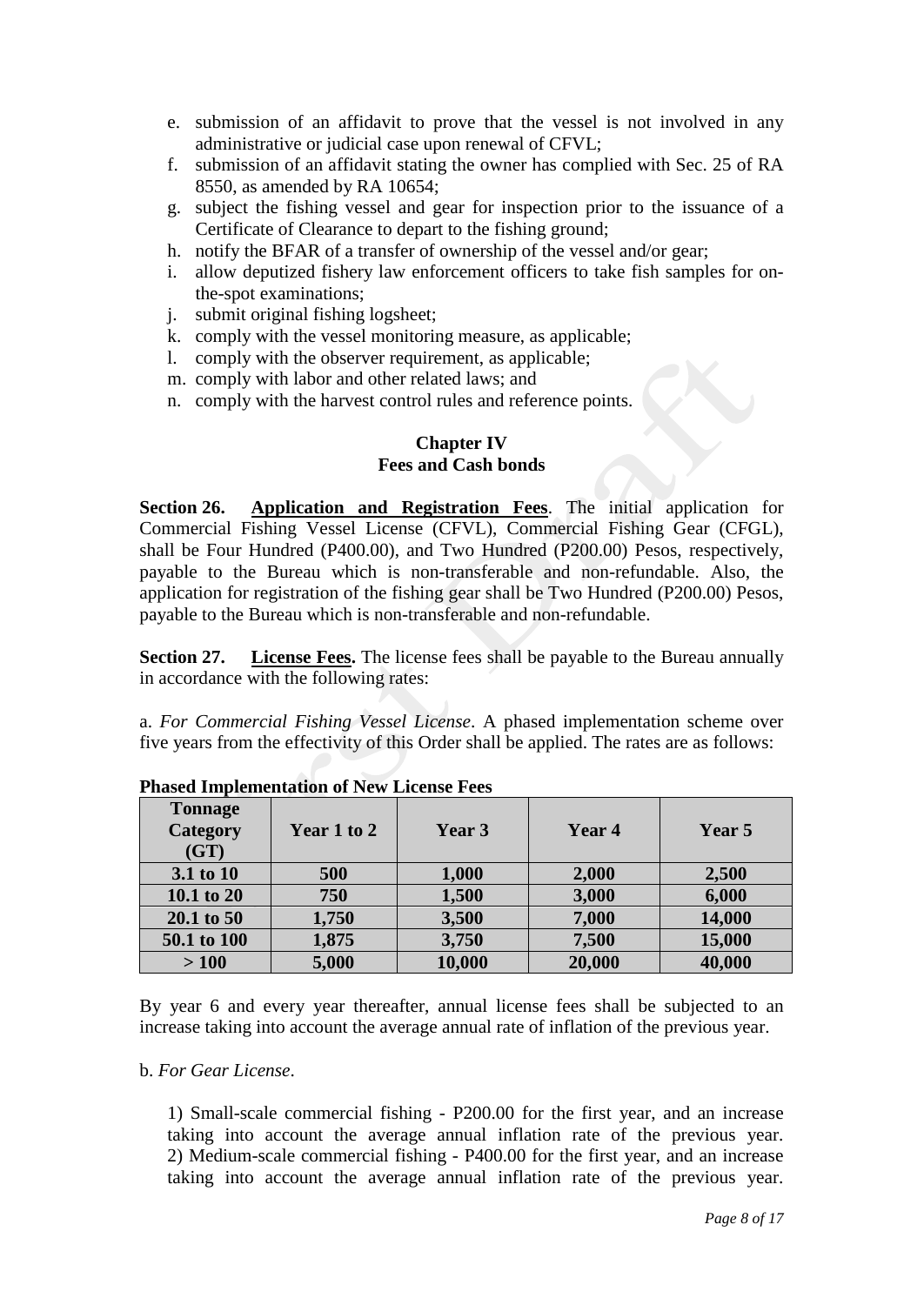3) Large-scale commercial fishing - P600.00 for the first year, and an increase taking into account the average annual inflation rate of the previous year.

**Section 28. Cash Bond Deposit for Fishing Vessel**. Before a license is issued, the applicant, as guaranty of good faith and for satisfactory compliance with the terms and conditions of the license, shall post a cash bond deposit, equivalent to resource rent estimates, to the Bureau which shall be non-transferable in accordance with the following rates:

- a. For vessels of 3.1 to 10 GT P2,500.00
- b. For vessels 10.1 to 20 GT P6,000.00
- c. For vessels of 20.1 to 50 GT P14,000.00
- d. For vessels of 50.1 to 100 GT P15,000.00
- e. For vessels of 100.1 and above P40,000.00

**Section 29. Forfeiture of Cash Bond Deposit.** The Director may forfeit the cash bond deposit in favor of the government upon the cancellation of the license for cause.

**Section 30. Refund of Cash Bond Deposit**. A cash bond deposit may be refunded upon the retirement of the fishing vessel or cessation of operation and submission of the original Official Receipt therefore, to the Director.

**Section 31. Clearance Fee.** The issuance of the Certificate of Clearance in accordance with **Section 44** hereof shall be charged with a clearance fee of One Hundred Pesos (P100.00) regardless of tonnage.

## **Chapter V Reportorial Requirements, Catch Documentation and Inspection of Fishing Logsheets**

**Section 32. Reportorial Requirements and Catch Documentation**. Each commercial fishing vessel shall keep *fishing logsheets* or daily records of fish catch and spoilage, landing points, and quantity and value of fish caught, and off-loaded for transshipment, sale and/ or other disposal. Detailed information shall be duly certified by the vessel's captain and transmitted to BFAR manually on a quarterly basis. Failure to comply shall result to administrative and penal sanctions.

**Section 33. Registration of Fishing Logsheet.** The fishing logsheet mentioned in the preceding section shall be registered with their pages numbered consecutively and kept intact with no missing pages/numbers and shall be presented to the Director or his duly authorized representatives for registration upon payment of the registration fee of Fifty (P50.00) pesos for each book. Such approval shall be indicated in the inner side of the cover opposite the first page thereof as follows:

*Approved in accordance with the Fisheries Administrative Order No.\_\_\_\_\_\_ consisting of \_\_\_\_\_\_ pages.*

*\_\_\_\_\_\_\_\_\_\_\_\_\_\_\_\_\_\_\_\_\_\_\_\_\_\_\_\_\_\_\_\_\_\_\_ Director of Fisheries and Aquatic Resources*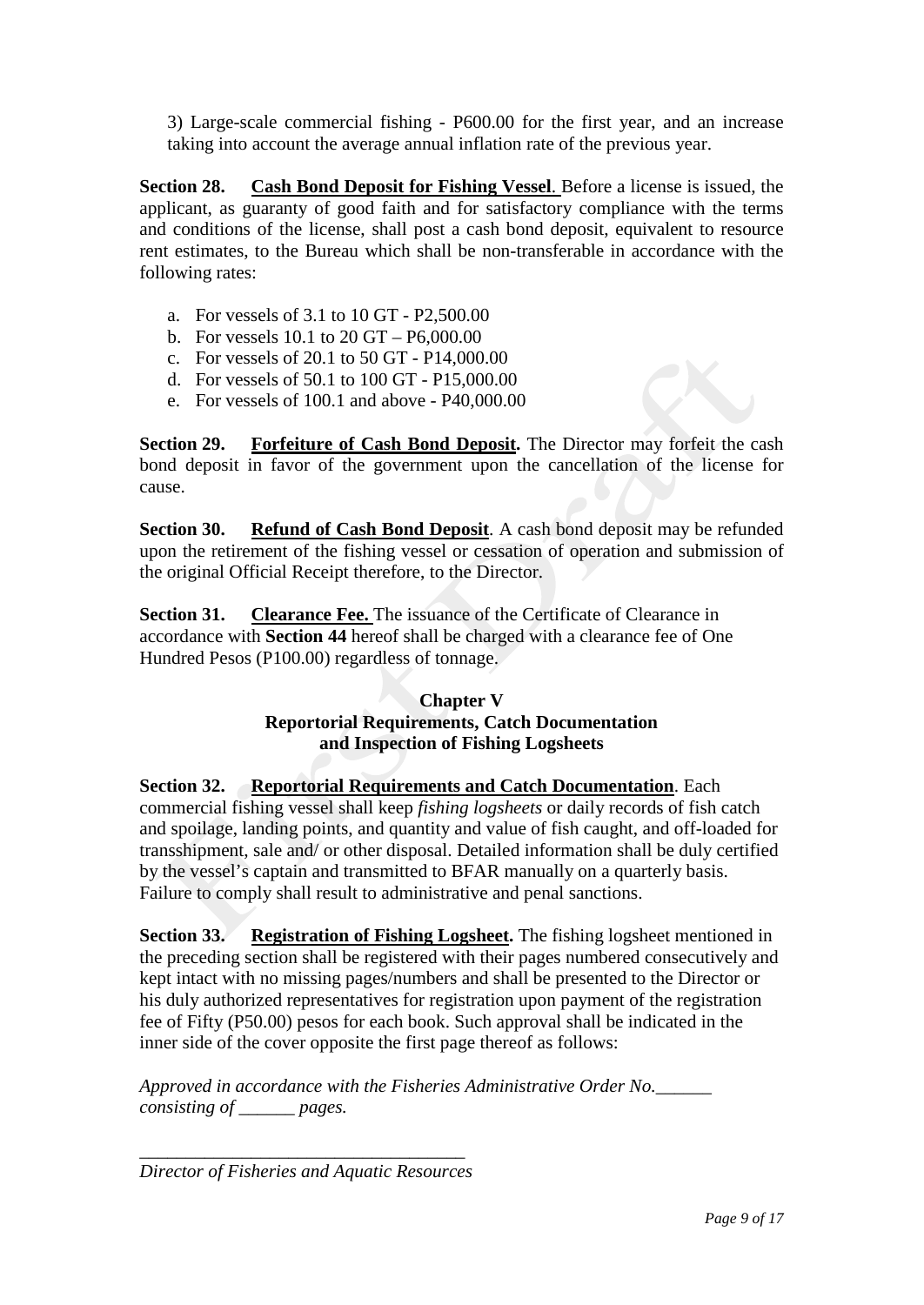| <i>Registration Fee:</i> |
|--------------------------|
| <i>O.R. No.</i>          |
| Date:                    |

**Section 34. Inspection of Fishing Logsheets.** The fishing logsheet shall be kept on board the fishing vessel at all times and shall always be made readily available for inspection by duly authorized fishery law enforcers except when the boat is drydocked or undergoing repairs and therefore not operating.

**Section 35. Obstruction in the Performance of Official Duty**. The Director or any duly authorized fishery law enforcement officer in the performance of his official duties, shall not be obstructed or hindered from lawfully boarding fishing vessels, whether licensed or not.

## **Chapter VI Institutional Linkages**

**Section 36. Linkage Mechanism.** The Department and the Bureau shall coordinate and enter into agreements, where necessary, with other government agencies, industrial sector and other concerned sectors in the furtherance of the objectives of this Order and functions specified hereunder:

- a. The Bureau, in coordination with the local government units (LGUs), MARINA, Philippine National Police (PNP) and Philippine Coast Guard (PCG) through a Memorandum of Agreement (MOA), shall conduct an intensive campaign to secure licenses by calling owners/operators of all unlicensed vessels to participate in the registration and licensing activities of the Bureau;
- b. The Bureau, in coordination with LGUs, MARINA, PNP and PCG through a MOA, shall complete the inventory of fishing vessels, gears and fisherfolk that are currently operating outside municipal waters;
- c. The Bureau, in coordination with MARINA, shall develop and manage the licensing database;
- d. The Bureau, in coordination with MARINA, shall determine the maximum number of licenses to be issued;
- e. The Bureau, in coordination with MARINA, PCG, and PNP-Maritime Group through a MOA, shall inspect, monitor and enforce compliance with license requirements in accordance with this Order, and apprehend fishing violators;
- f. The Bureau, in coordination with MARINA and LGUs, shall conduct an intensive information and education campaign on the limited entry rule from the first to the third month from the effectivity of this Order;
- g. The Bureau, together with MARINA, shall implement the limited entry rule, particularly on non-registration of fishing vessels and non-issuance of licenses during the five-year moratorium period following the effectivity of this Order; and,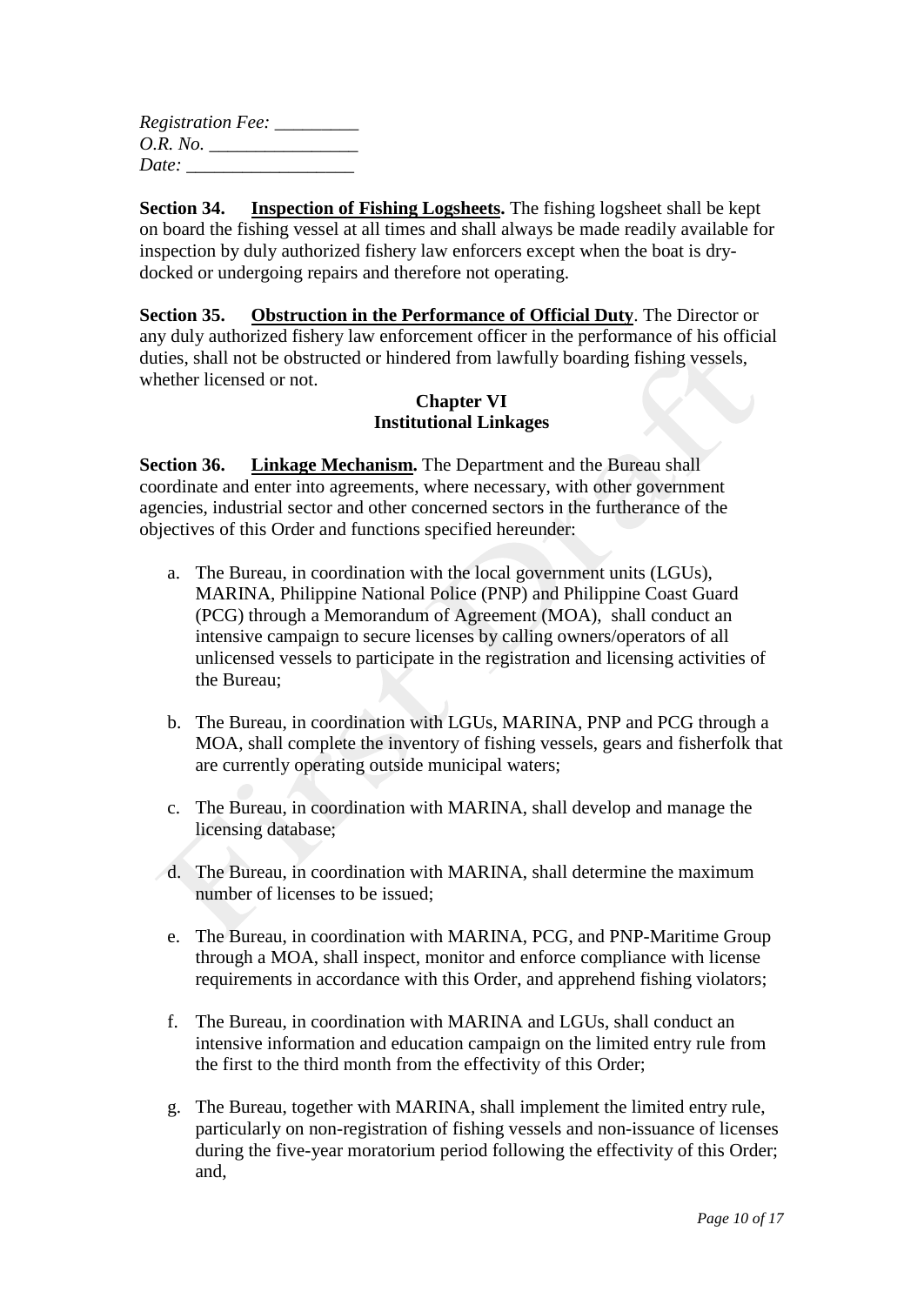h. The Bureau, in coordination with MARINA, PCG, PNP-MG, PN, DOJ and the Judiciary, shall develop appropriate training programs for enforcement agencies and the judiciary to improve monitoring and enforcement capabilities, and efficiency in prosecution of fishing violations.

## **Chapter VII Liabilities and Sanctions**

### **Section 37. Grounds for Cancellation or Revocation of the CFVL and/or CFGL**. The licenses issued pursuant to this Order shall be subjected to cancellation or revocation on any of the following grounds:

- (a) Willful violation of existing fishery laws, decrees, letters of instruction or its implementing rules and regulations;
- (b) Non-compliance with the terms and conditions of the license which shall include, but not to be limited to, the following:
	- i. Use of gear other than that specified in the license.
	- ii. Tampering or alteration of CFVL and/or CFGL.
	- iii. Unauthorized modification that substantially changes vessel structure or size.
	- iv. Fishing outside the area specified in the license.
	- v. Non-recording of fish catch in prescribed fishing logsheets.
	- vi. Failure to display of the original of the CFVL and/or CFGL in conspicuous places on the boat.
	- vii. Refusal to be subjected to inspection of fishing logsheets.
	- viii.Refusal to let deputized fishery law enforcement officers to take fish samples for on-the-spot examinations.
- (c) False or fraudulent statements in the application thereof by the applicant or his duly authorized representative; and,
- (d) When public interest so requires.

Provided, however, that for items (b) (iv) to (viii) above automatic revocation shall be imposed only on the third violation.

**Section 38. Limitation on the Transfer, Lease, or Assignment of Interest.** The licensee of any fishing vessel and gear involved in any judicial or administrative case shall not transfer, lease or assign his interest thereon during the existence of the case.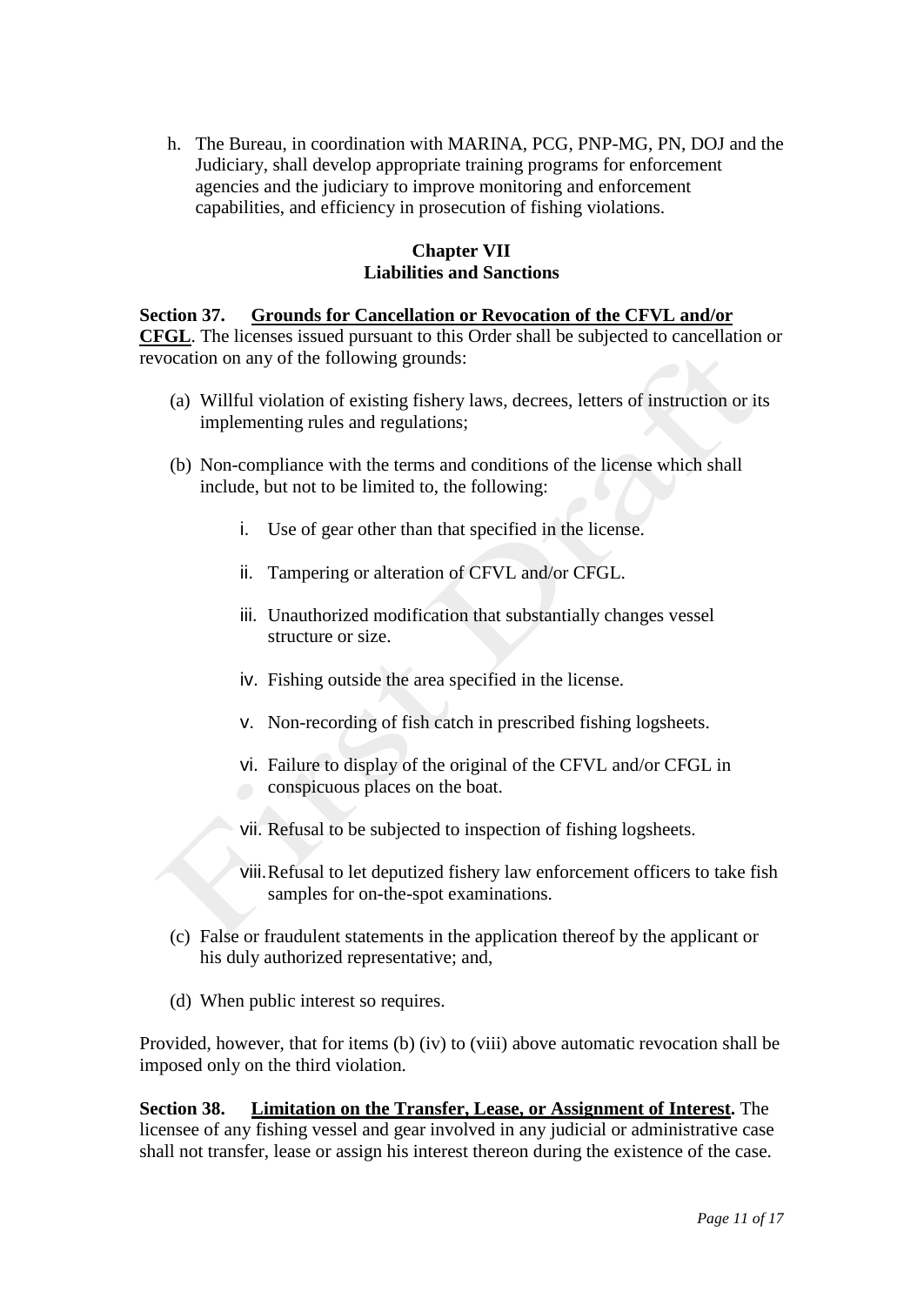## **Chapter VIII Distant Water Fishing**

**Section 39. Distant Water Fishing.** Fishing vessels of Philippine registry may engage in distant water fishing as defined in this Order: Provided, that they comply with the safety, manning and other requirements of the Philippine Coast Guard, Maritime Industry Authority and other agencies concerned: Provided, however, that they secure a fishing permit, gear license and other clearances from the Department: Provided, further, that the fish caught by such vessels shall be considered as caught in Philippine waters and therefore not subject to all import duties and taxes only when the same is landed in duly-designated fish landings and fish ports in the Philippines: Provided, furthermore, that landing ports established by canneries, seafood processors and all fish landings sites established prior to the effectivity of the IRR of R.A. No. 10654 shall be considered authorized landing sites: Provided, finally, that fishworkers on board Philippine registered fishing vessels conducting fishing activities beyond the Philippine Exclusive Economic Zone are not considered as overseas Filipino workers.

Distant water fishing vessels shall comply with the monitoring, control and surveillance requirements, conservation and management measures and fishing access conditions of the Department, the RFMO, or other coastal states.

# **Section 40. Requirements for Distant Water Fishing Permit (DWFP):**

- a. Accreditation as Distant Water Fishing Vessel by the BFAR Director;
- b. A valid CFVL and/or CFGL;
- c. Duly accomplished and notarized Distant Water Fishing Permit application form;
- d. Copy of the fishing permit/license from the coastal State (for fishing vessels operating in waters of other coastal States);
- e. Ship Station License issued by NTC;
- f. Payment of application Fee of P1,000.00;
- g. Payment of permit Fee of P1,500.00;
- h. Payment of authorization fee for Special Fishing Permit to operate on the high seas (for catcher vessels operating in WCPFC HSP-1 only);
- i. Affidavit of Undertaking that the vessel shall not, except when otherwise authorized by BFAR, operate in Philippine waters, including Exclusive Economic Zone during the duration of the DWFP.

**Section 41. Validity of Distant Water Fishing Permit**. The validity of Distant Water Fishing Permit shall be in consonance with the fishing license issued by the coastal state and shall expire/terminate at the same time as the fishing license of the coastal state.

## **Section 42. Vessel Markings for Fishing Vessels Engaged in Distant Water**

**Fishing.** Fishing vessels engaged in distant-water fishing shall comply with the vessel marking and specifications required by the concerned Regional Fisheries Management Organization (RFMO) and/or by the coastal state, whichever is applicable.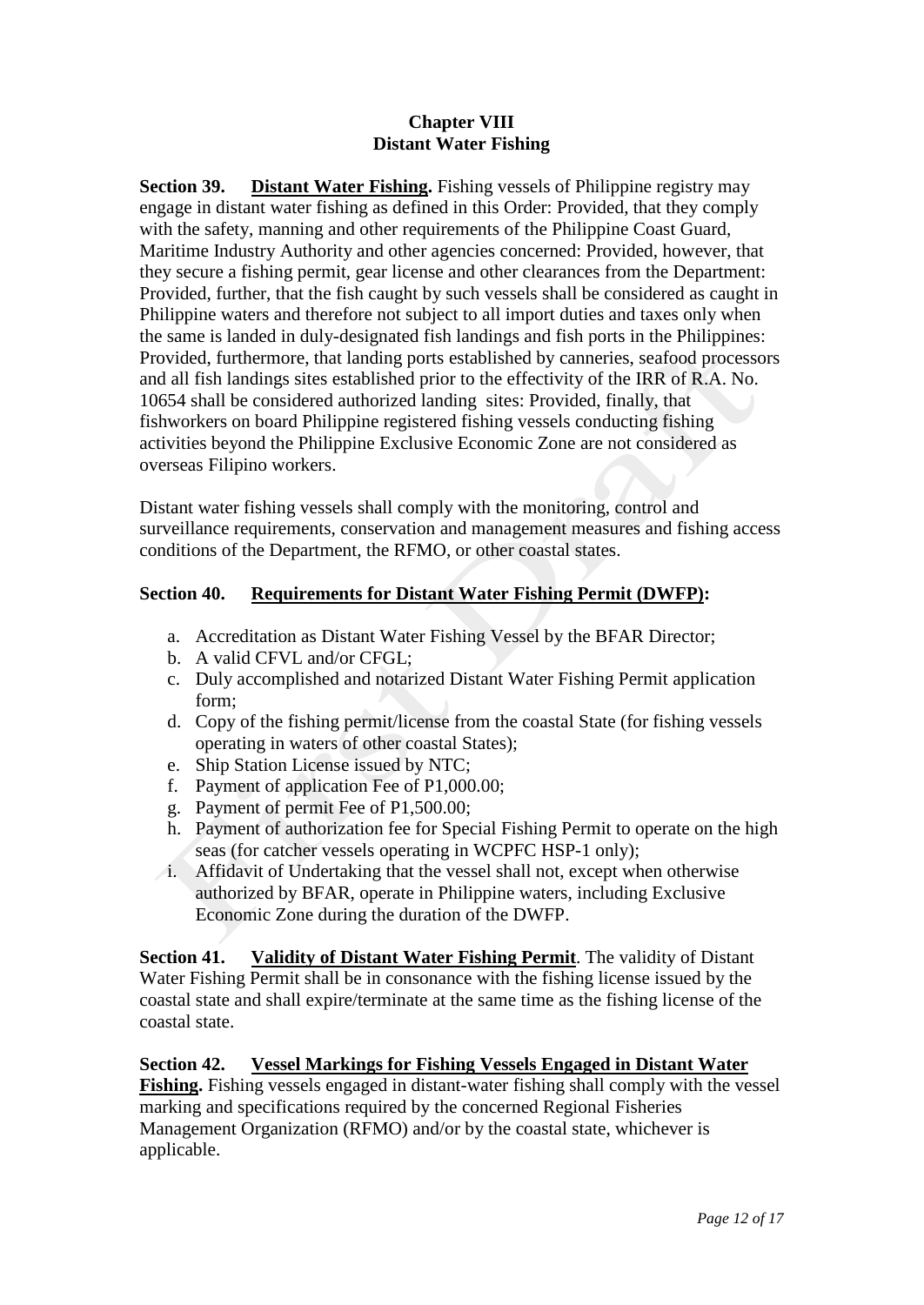### **Chapter IX Miscellaneous Provisions**

**Section 43. Moratorium.** The Department shall, upon the recommendation of the Bureau, have the power to declare a moratorium on the issuance of licenses for commercial fishing vessels to operate in specified area or areas in Philippine waters in a limited period of time if there are indications of overfishing brought about by a decrease in the volume and sizes of fish caught therein or for conservation or ecological purposes.

No new licenses and similar privileges on exploitation of specific fisheries areas in Philippine waters and aquaculture production areas shall be issued in accordance with this Code. Such moratoria shall not exceed five (5) years from the effectivity of Republic Act No. 10654 and its IRR.

**Section 44.** Certificate of Clearance. No fishing boat shall depart from its homeport or any port of departure to the fishing ground without first securing the prescribed Certificate of Clearance either from the Regional Office or Provincial Office. A Certificate of Clearance shall only be issued upon verification of the documents of the fishing vessel. A Certificate of Clearance shall be valid for thirty (30) days from the date of issuance. Provided, however fishing vessels operating more than thirty (30) days, shall be issued clearance valid until return to any port in the Philippines.

**Section 45. Importation, Construction of New Fishing Vessels and Gears and Conversion of Other Vessels.** Prior to the importation or the construction of fishing vessels or gears or the conversion into a fishing vessel, the approval or clearance of the Department must first be obtained in order to manage fishing capacity.

## **Section 46. Requirements for Importation/Construction/Conversion Clearance**:

- a. Letter of Intent to the Director with the name of the fishing vessel to be imported/constructed/converted, type of vessel, gross tonnage and country of origin;
- b. Certificate of Deletion from Philippine Registry of the scrapped/sunken fishing vessel;
- c. Certificate of Deletion from Vessel Registry of the vessel to be imported from the country of origin (for second hand fishing vessels);

**Section 47. Creation of IUUF List of Fishing Vessels.** There is hereby created an IUUF list of vessels and Philippine Nationals, which is a list of fishing vessels and Philippine nationals found to have engaged in or supported illegal, unreported and unregulated activities. A Philippine National or Philippine-flagged fishing vessel found to have committed three (3) prohibited acts and convicted accordingly shall be listed in the IUUF list. The said IUUF list shall be published in the BFAR website.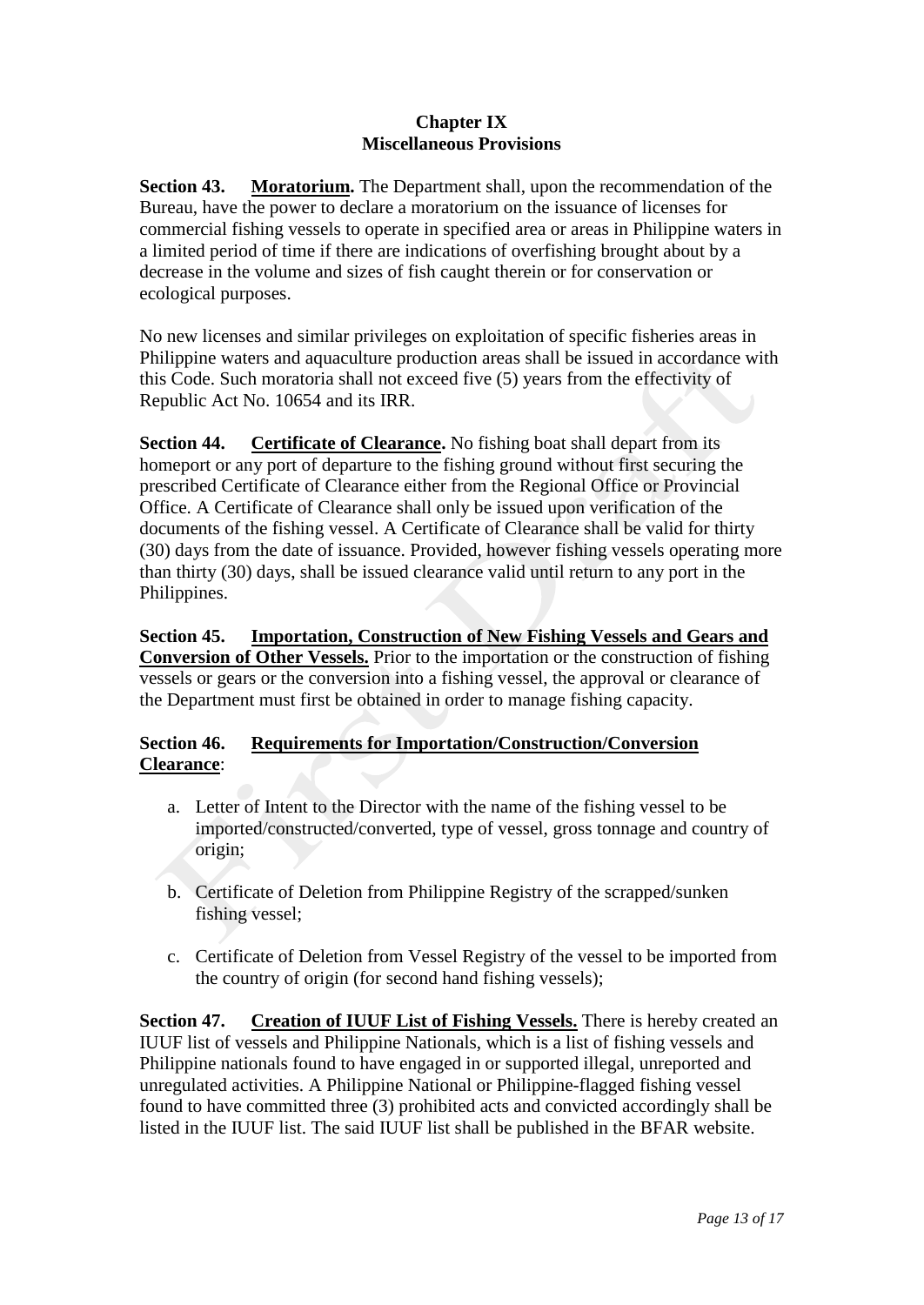**Section 48. Repealing Clause.** Fisheries Administrative Order No. 198 is hereby repealed. All existing administrative orders, rules and regulations which are inconsistent with the provisions of this order are hereby repealed or modified accordingly.

**Section 49. Effectivity.** This Order shall take effect fifteen (15) days after publication in one (1) newspaper of general circulation and upon filing with the Office of the National Administrative Register.

**EMMANUEL F. PIÑOL** Secretary

*Recommended by:*

**EDUARDO B. GONGONA Director** Bureau of Fisheries and Aquatic Resources

Chairman, NFARMC

\_\_\_\_\_\_\_\_\_\_\_\_\_\_\_\_\_\_\_\_\_\_\_\_

PUBLISHED:

EFFECTIVITY STARTS: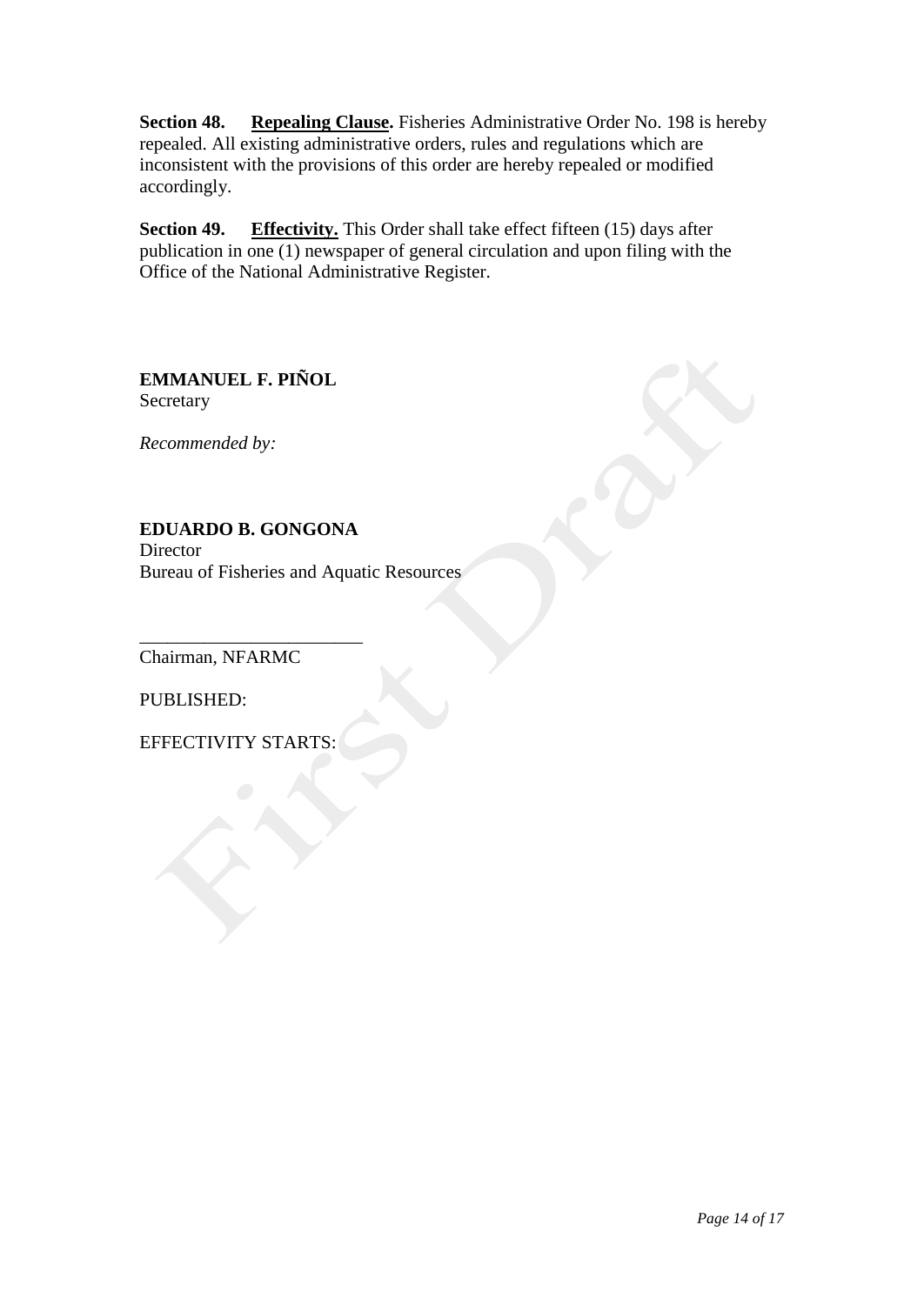#### **ANNEX I**

#### **Fishing Vessel Identification and Marking Technical Requirements and Specifications**

- A. The fishing vessel registered name, Registration Number or International Radio Call Sign (IRCS) and number code shall be placed on the following location:
	- 1. on the vessel's side or superstructure, port and starboard; fixtures inclined at an angle to the vessel's side or superstructure would be considered as suitable provided that the angle of inclination would not prevent sighting of the sign from another vessel or from the air, and
	- 2. on deck. Should an awning or other temporary cover be placed so as to obscure the mark on a deck, the awning or cover shall also be marked. These marks should be placed athwartship with the top of the numbers or letters towards the bow.
- B. Markings shall be placed as high as possible above the waterline on both sides. Such parts of the hull as the bow and the stern shall be avoided. The marks shall:
	- 1. be so placed that they are not obscured by the fishing gear whether it is stowed or in use;
	- 2. be clear of flow from scupper pipes freeing water on deck or overboard discharges including areas which might be prone to damage or discoloration from the catch of certain types of species; and
	- 3. not extend below the load waterline.
- C. In case the fishing vessel is without deck, one or more partial decks shall not be required to display the markings on a horizontal surface. However, owners should be encouraged, where practical, to fit a board on which the markings may be clearly seen from the air. Vessels fitted with sails may display the markings on the sail in addition to the hull.
- D. The vessel markings shall use block lettering and numbering throughout. The width of the letters and numbers shall be in proportion to the height. The height (h) of the letters and numbers shall be in proportion to the size of the exposed part of the vessel in accordance with the following:
	- 1. for marks to be placed on the hull, superstructure and/or inclined surfaces:

| Length overall (LOA) of the<br>vessel (in meters) | Height of letters and<br>numbers in meters (m) to be<br>not less than |  |
|---------------------------------------------------|-----------------------------------------------------------------------|--|
| 25 m and over                                     | 1.0 <sub>m</sub>                                                      |  |
| 20 m but less than 25 m                           | 0.8 <sub>m</sub>                                                      |  |
| 15 m but less than 20 m                           | 0.6 <sub>m</sub>                                                      |  |
| 12 m but less than 15 m                           | 0.4 <sub>m</sub>                                                      |  |
| 5 m but less than 12 m                            | 0.3 <sub>m</sub>                                                      |  |
| Under 5 m                                         | 01 <sub>m</sub>                                                       |  |

- 2. for marks to be placed on deck: the height shall not be less than 0.3 m for all vessels of 5 m and over.
- 3. The length of the hyphen shall be half the height of the letters and numbers. The width of the stroke for all letters, numbers and the hyphen shall be h/6. The space between letters and/or numbers shall not exceed h/4 nor be less than h/6 and the space between adjacent letters having sloping sides shall not exceed h/8 nor be less than h/10.
- 4. The marks shall be white on a black background; or black on a white background using a durable marine paint. The background shall extend to provide a border around the mark of not less than h/6.
- 5. The marks and the background shall be maintained in good condition at all times.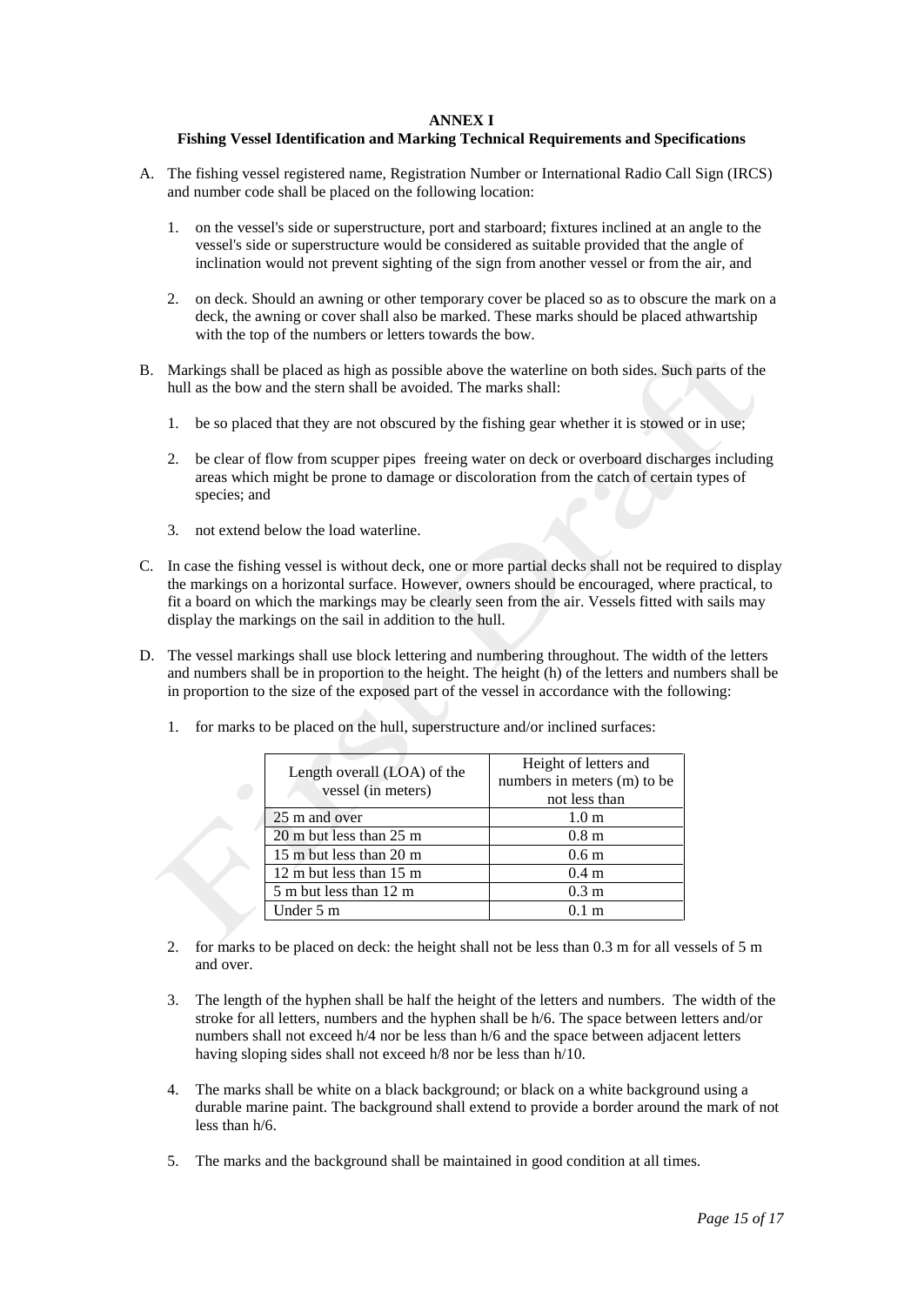Annex II